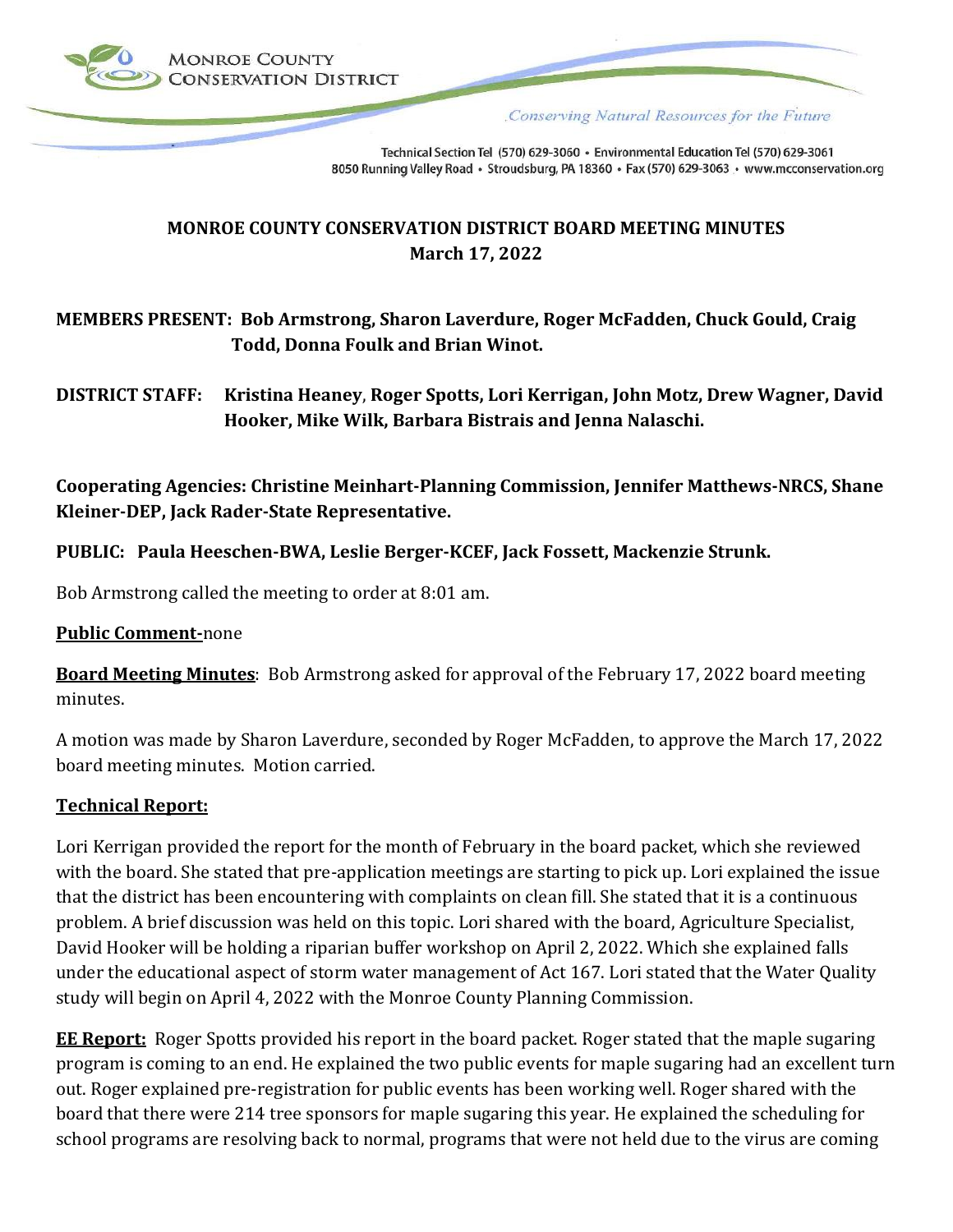back this year for spring and fall. He stated that himself and staff members are already in schools holding spring programs, along with prior fall programs that were not held last year.

A motion was made by Sharon Laverdure, seconded by Roger McFadden, to approve Ann Summa Tobyhanna Elementary (1st grade teacher) she was nominated by her principal for her commitment to conservation and her work on the school's butterfly garden, as teacher of the year. Motion carried.

A motion was made by Brian Winot, seconded by Craig Todd, to approve the advertisement of the summer work crew. Motion carried.

A motion was made by Roger McFadden, seconded by Brian Winot, to approve Rachel Posavetz, and experienced environmental educator and Master Watershed Steward, to the list of contracted services. Motion carried.

# **District Managers Report:**

Kristina provided her report in the board packet. Kristina explained that meeting for the regulatory forum that took place on February 24th was well attended. She shared a few upcoming events with the board. Kristina stated that Farm to School, Ag day will be held on April 14, 2022 at Stroudsburg Area High school. Kristina informed the board that Act 167 is wrapping up, there was a public hearing held at the county on March 16, 2022. She also mentioned an NPDES workshop that is going to be held in May 2022.

# **Financial Report:**

# **Invoice List as of 2/16/22:**

A motion was made by Roger McFadden, seconded by Brian Winot, to approve the March 16, 2022 invoice list. Motion carried.

# **Balance Sheet as of 2/28/22**:

A motion was made by Roger McFadden, seconded by Chuck Gould, to approve the balance sheet for 2/28/2022. Motion carried.

# **Other Business:**

# **Out of County Travel:**

Kristina asked for approval for out of county travel for trainings and Environmental Education trips.

A motion was made by Sharon Laverdure, seconded by Roger McFadden, to approve out of county travel. Motion carried.

# **Cooperating Agency Reports**:

Shane Kleiner-DEP, shared information with the board and staff members. He stated that financial interest forms are due May 1, 2022. He explained that the PACD regional meeting will be held on March 24, 2022 in Schuykill County. Shane also shared that the Chapter 102/105 annual meeting will be held